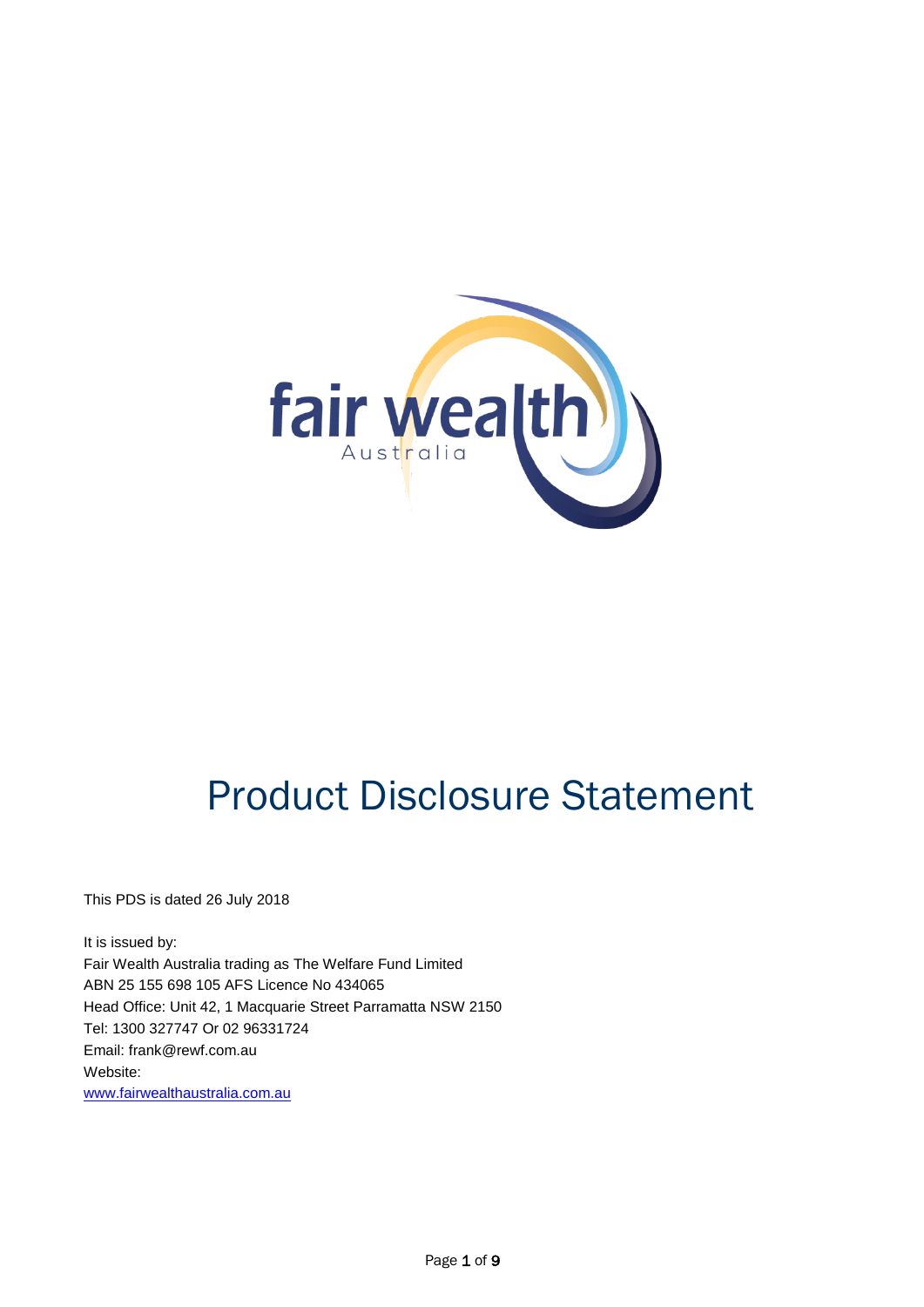# <span id="page-1-0"></span>Table of Contents

# **Contents**

| <b>ESTIMATING FUTURE LIABILITIES OR FUTURE PAYMENTS TO MEMBERS AND</b> |  |
|------------------------------------------------------------------------|--|
|                                                                        |  |
|                                                                        |  |
|                                                                        |  |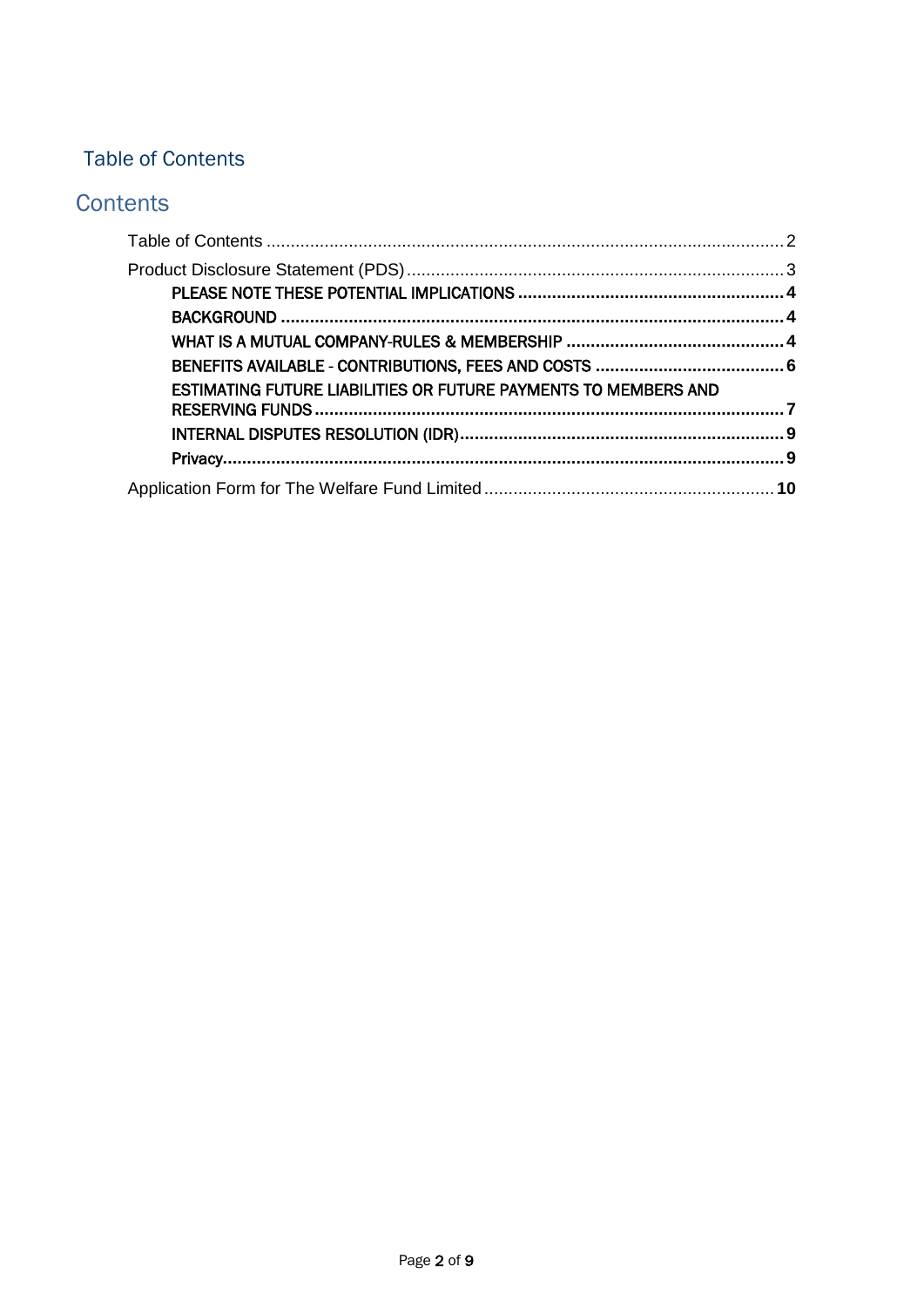## <span id="page-2-0"></span>Product Disclosure Statement (PDS)

Becoming a member of Fair Wealth Australia trading as the Welfare Fund limited (The Welfare Fund) provides access to 3 Categories of member benefits:

- 1. discretionary benefits issued by the Welfare Fund limited;
- 2. financial products such as insurances arranged exclusively for Welfare Fund members. These products are issued by third parties, not The Welfare Fund;
- 3. Miscellaneous other benefits. These are typically arranged by The Welfare Fund for your benefit through third parties.

The membership of The Welfare Fund has a minimum weekly payment of \$7.45 which can be made up of a combination of items from Categories 1, or 2 or 3 however the Journey Cover (Category 2), Financial Distress caused by Natural Disaster (Category 1) and the Charity Donation are compulsory benefits. It is important for you to know that only the Category 1 'discretionary benefits' are required to be included in this Product Disclosure Statement. They are the only financial products issued by the Welfare Fund. As the issuer of the Category 1 Discretionary Benefits, The Welfare Fund is responsible for meeting all relevant legal obligations for those products. However, the issuers of Category 2 and Category 3 benefits remain responsible for meeting any obligations they have in relation to benefits under those categories. The Welfare Fund has included a brief description of the benefits under Categories 2 and 3 under the heading of Benefits available however for full information you should refer to the Membership Brochure and the respective PDS for Journey Cover and Life Insurance. The Welfare Fund will provide the necessary documents to you for those benefits.

This Product Disclosure Statement (PDS) is an important legal document. It provides you with information about the financial products and services available to members of The Welfare Fund. It is designed to assist you in making an informed choice about whether or not to join The Welfare Fund and apply for the discretionary mutual risk protection benefits (discretionary benefits) available to members.

'The Miscellaneous Financial Facility – financial risk product' is a discretionary mutual risk protection offered by The Welfare Fund (discretionary benefits), not an insurance product. The Welfare Fund is not an insurer and neither it nor the discretionary benefits it offers are authorised by or subject to or regulated by the Australian Prudential Regulatory Authority, the Insurance Act 1973, the Life Insurance Act 1995 or the Insurance Contracts Act 1984. As such, neither The Welfare Fund nor its discretionary benefits are subject to the provisions of those Acts, which establish the system of financial supervision for life and general insurers in Australia. Membership and discretionary benefits are available on successful application to the issuer, The Welfare Fund.

If you decide to apply for membership of The Welfare Fund or have any questions on the member benefits that are available, please contact us. If your application is accepted and you apply for any of the member benefits, the cost of the relevant benefit we provide to you will be set out in your membership certificate. Payment is made by direct deduction from your salary fortnightly or by direct debit from your nominated bank account. The types of costs, fees and charges that apply to the Category 1 discretionary benefits are all explained in this PDS.

Information in the PDS may be subject to change from time to time. Where the change is not materially adverse, you will be able to find out the new information by phoning our office or by visiting The Welfare Fund website at [www.welfarefund.com.au.](http://www.welfarefund.com.au/) A paper copy of any updated information will be given to you on request. If it becomes necessary, we will issue a supplementary or replacement PDS.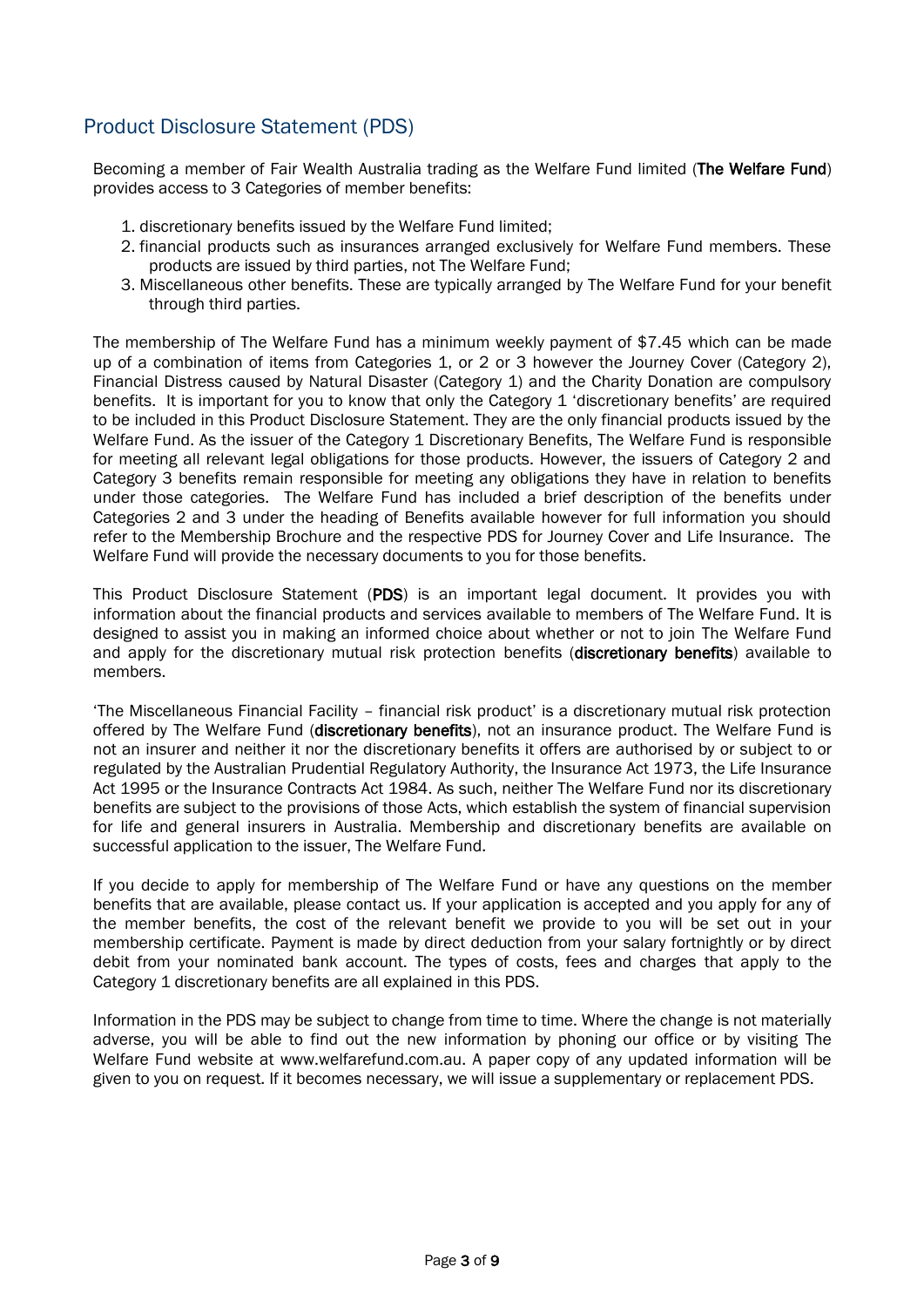#### PLEASE NOTE THESE POTENTIAL IMPLICATIONS

<span id="page-3-0"></span>THERE IS A RISK TO YOU THAT A DISCRETIONARY BENEFIT MAY NOT BE PAID WHEN REQUESTED AS A RESULT OF THE DISCRETION EXERCISED BY THE DIRECTORS OF THE WELFARE FUND. THIS DISCRETIONARY BENEFIT PRODUCT IS NOT AN INVESTMENT PRODUCT SO THERE IS NO INTEREST OR INCOME PAYABLE TO YOU FROM THE CONTRIBUTIONS THAT YOU MAKE TO THE WELFARE FUND FOR DISCRETIONARY BENEFITS. THE AMOUNT OF CONTRIBUTION AND THE BENEFITS AVAILABLE CAN BE VARIED BY THE WELFARE

FUND. THE RESULT COULD BE AN INCREASE IN THE AMOUNT OF YOUR CONTRIBUTION OR A DECREASE IN THE AVAILABLE BENEFITS OR AMOUNT OF BENEFITS.

If you decide within 14 days of purchasing the benefits available in this PDS that you do not require those benefits you may notify the Secretary and receive a refund of any contributions made for these benefits.

#### <span id="page-3-1"></span>BACKGROUND

The Welfare Fund commenced operation in 1945 as a welfare fund to members of the transport industry. It has changed structure and names over the years but has always aimed to provide assistance to members in times of financial and emotional need.

We had been operating as an association under State legislation but due to size and the nature of our service we needed to become a registered Mutual Company. The Welfare Fund also needed to obtain an Australian Financial Services Licence as some of the member benefits are financial products.

We are always looking to expand membership which in turn we believe will enable us to offer more comprehensive services and benefits.

#### <span id="page-3-2"></span>WHAT IS A MUTUAL COMPANY?

The Welfare Fund is a company limited by guarantee. This means that every Member undertakes to contribute \$1 to the assets of the company if it is wound up while the person is a member or within one year afterwards.

Furthermore, The Welfare Fund is a mutual. The pooled resources of members are used to meet certain financial risks of each of the members. Each member is entitled to one vote but must be at least 18 years of age and all money due and payable by the Member to The Welfare Fund must have been paid.

The Welfare Fund operates as a discretionary mutual. A mutual provides its services for the benefit of its members. Entry to membership and the payment of member benefits are at the sole discretion of the Board or their delegated authority. The Board is appointed by the members of the mutual in accordance with the Constitution. The Board must consist of 50% of Directors who are employees or former employees of New South Wales Railway, RailCorp or any successor in title of these NSW rail transport industry entities.

#### **CONSTITUTION**

The Welfare Fund's Constitution sets out the objectives of The Welfare Fund, its rules of operation as a company limited by guarantee (including in the event of winding up), eligibility of members, election of Directors and conduct of general and extraordinary meetings of members. Under the Constitution provisions the Board is empowered to publish rules governing the day-to-day management and operation of The Welfare Fund.

A copy of the Constitution of The Welfare Fund is available on our website, Fair Wealth Australia [www.fairwealthaustralia.com.au o](http://www.fairwealthaustralia.com.au/)r by contacting, Fair Wealth Australia to those applying for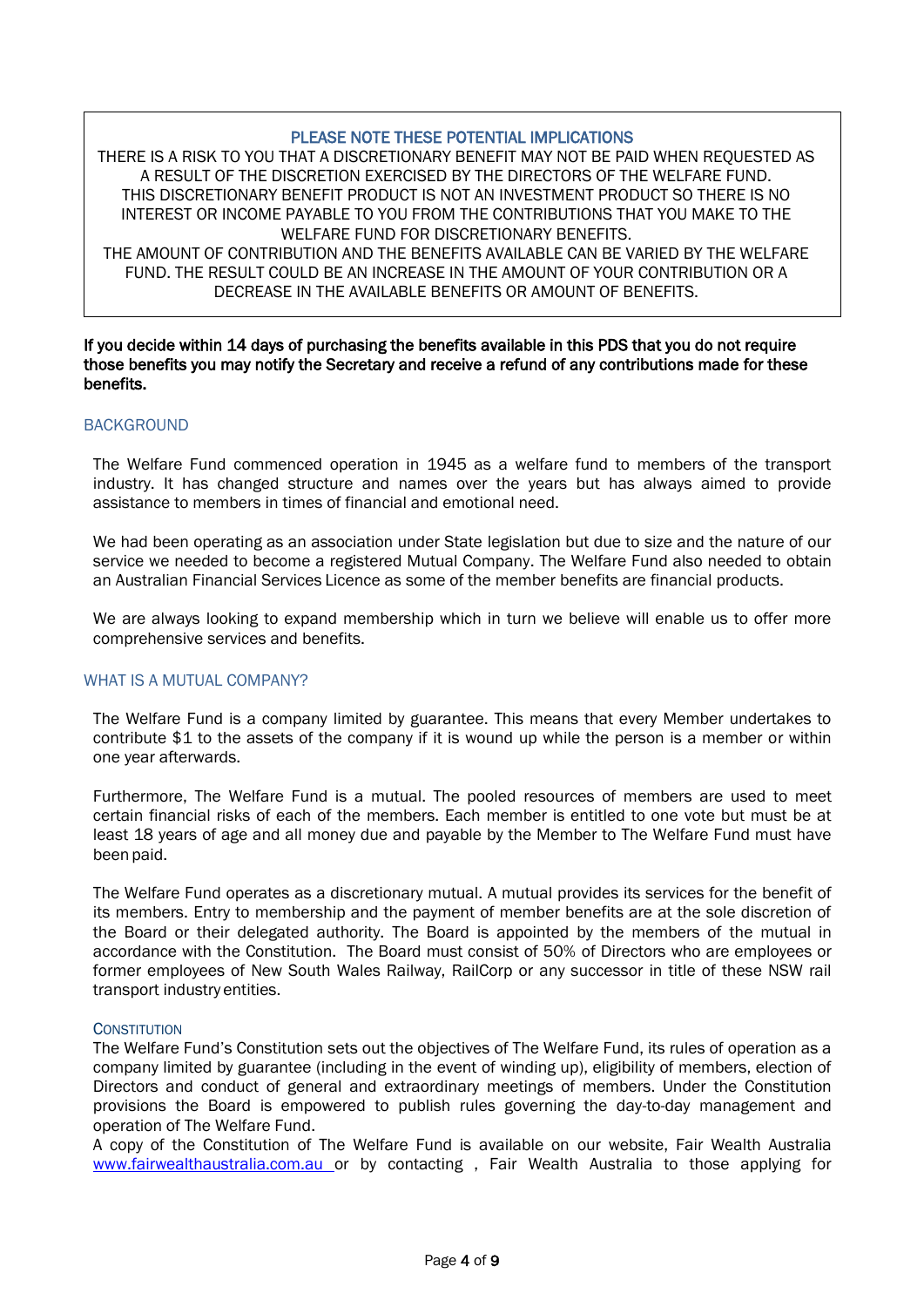membership. You should read and consider the Constitution before applying for membership of The Welfare Fund.

#### REGULATION AND SUPERVISION

The Welfare Fund holds an Australian Financial Services Licence (AFSL) issued under the Corporations Act (Cth). It must comply with the conditions of the AFSL and the obligations under the Corporations Act. Entities providing financial services come under the supervision of the Australian Securities and Investments Commission (ASIC).

The Welfare Fund has policies and procedures in place that assist it to comply with its obligations. It must have a financial audit completed each year and submit the audited accounts to ASIC.

#### RULES

The Board may make rules from time to time and amend those rules as and when it deems necessary. The rules may include:

- 1. The form of application for membership<br>2. The nature and extent of assistance that
- The nature and extent of assistance that The Welfare Fund will consider providing to Members at the discretion of the Directors or their delegate(s)
- 3. The basis upon which assistance will be considered
- 4. The amounts of contributions
- 5. Such other matters incidental to The Welfare Fund's activities as the Directors think fit (for example, this could include but is not limited to Investment of contributions, reserving of contributions (basically putting aside money to smooth returns and fluctuations in receipt of contributions, handling of disputes)).

To access these rules you can contact The Welfare Fund by telephone or email and they will make them available to you.

#### **MEMBERSHIP**

You must be a Member of The Welfare Fund to be eligible to apply for assistance from it, i.e. you must be a Member of the mutual and be financial, be paid up to date or contributing on a regular basis by salary deduction or other regular direct debit.

Acceptance of an application for Membership is at the discretion of the Board of The Welfare Fund. The Board will consider the Rules that it has prescribed when considering an application.

There is no obligation on the Board to inform an applicant of the reason for rejection of the application.

#### APPLYING FOR MEMBERSHIP

The process for applying for Membership is:

- 1. Obtain a copy of the Constitution and read it
- 2. Read this PDS
- 3. Ask questions of The Welfare Fund for anything that you need clarified
- 4. Complete the application for Membership of the Company that is attached to this PDS, including indicating the benefits (and levels of benefits) you are applying for.
- 5. Upon acknowledgement of acceptance as a Member contribute \$1 to the Company (this is in addition to any of the member benefits you select) and ensure the instalment arrangements for contributions to the benefit plan commence within 30days.

#### MAINTAINING MEMBERSHIP

To maintain Membership, you must pay an annual contribution or instalments for the annual contribution on time.

You must also keep The Welfare Fund informed of your present contact details at all times so that we can issue notifications, newsletters and information about your Membership toyou.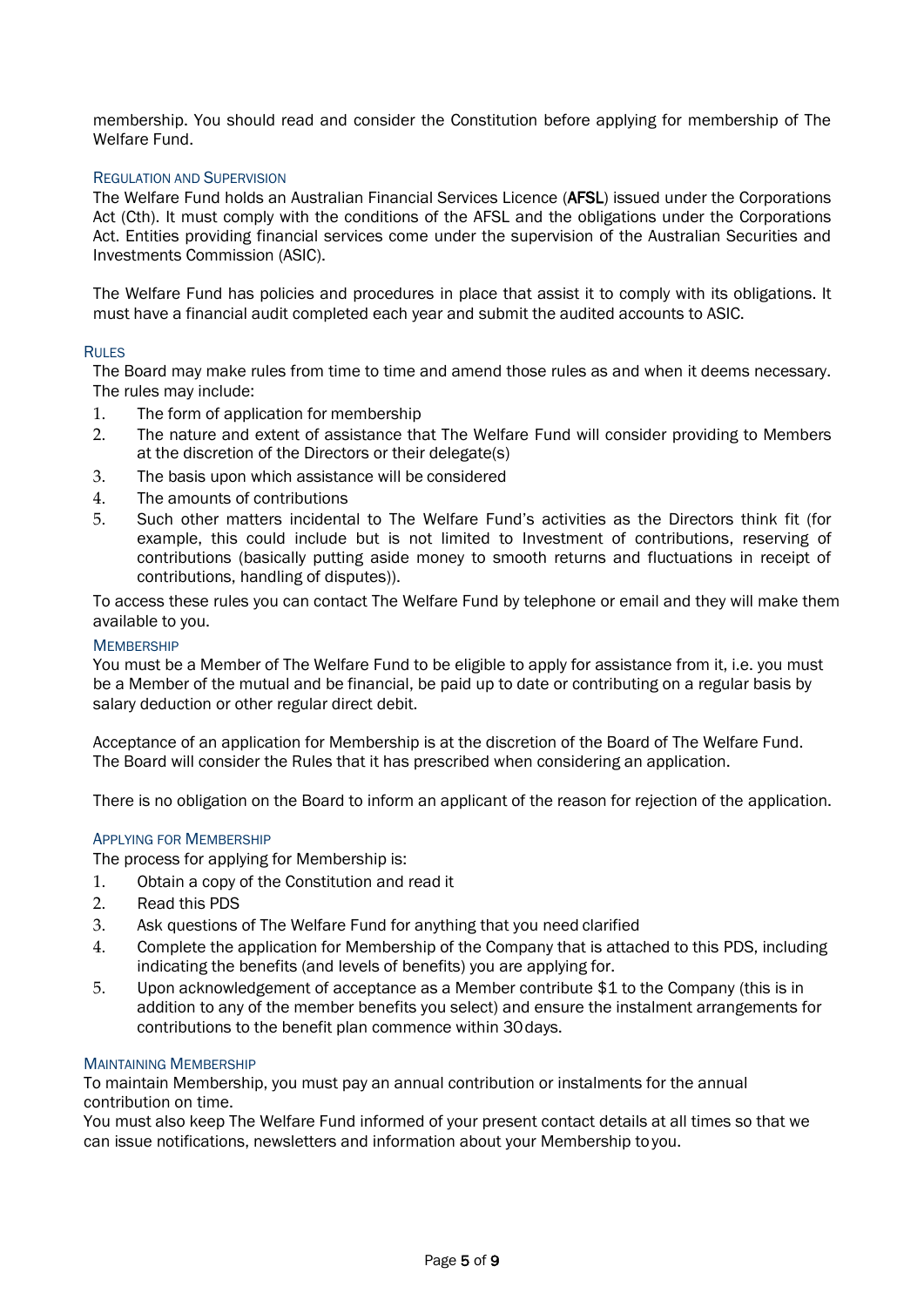#### CESSATION OF MEMBERSHIP

You may notify us in writing of your resignation giving one month's notice. The notice must be addressed to the Secretary of The Welfare Fund.

The discretionary benefits will be effective until the expiry of the notification period or the date requested for cessation if later than the notice period. If an annual contribution has been paid the balance of the annual contribution will be refunded. If your contribution is paid by salary deduction or through a direct debit of your nominated bank account, then the Welfare Fund will notify your payroll department to cease the deduction or it will immediately cancel your authorisation with the bank.

If you fail to pay your contribution when due your Membership will terminate. Membership may be reinstated by The Welfare Fund on request from the Member and receipt of all arrears of contributions.

A person's Membership may be terminated by The Welfare Fund at the discretion of the Board of Directors. In these circumstances two months written notice will be provided to the Member and the Directors will consider any written representations made by the Member in response to the notice. There is no obligation on the Directors to provide a reason for termination.

#### <span id="page-5-0"></span>BENEFITS AVAILABLE - CONTRIBUTIONS, FEES AND COSTS

As mentioned earlier, the Welfare Fund offers discretionary benefits issued by The Welfare Fund Limited in this PDS. These are Category 1 benefits.

The Member's right is to lodge a claim or request for payment of a benefit, not to receive a benefit regarding Category 1 benefits.

The Board's discretion will be exercised cautiously and only in circumstances and in a manner in which the Board believes that members would expect it exercise its discretion.

The discretionary benefits of The Welfare Fund are payable to provide financial assistance to Members suffering from financial or emotional distress. Benefits available, the circumstances considered and contributions are reviewed annually by The Welfare Fund. This means that the contribution you have been paying may increase or the benefits available may be altered (which may result in a reduction of the number or amount of benefit) from time to time. The primary concern of the Directors is to ensure the longevity of the Welfare Fund for its present and future members.

A discretionary benefit can be paid to the member of The Welfare Fund as a result of financial distress resulting from the member's circumstances or, where the family benefit option is chosen (under the sickness and accident benefit), can include financial distress resulting from the member's family circumstances. The member can choose to cover financial distress resulting from sickness or accident or hardship or death or any combination of those discretionary benefits. There are maximum annual limits placed on the benefits. These are shown in the Table 1 below with the corresponding weekly contribution required for the benefit.

Members are eligible to make a request for payment under their chosen discretionary benefit(s) at any time from the date of joining.

The maximum amount per annum refers to the maximum benefit amount payable in a claim year for each benefit chosen. Note that a "claim year" is the 12 month period immediately following payment of a claim for a benefit. Some examples, which relate to the basic sickness and accident benefit, are shown below.

1. A request for a discretionary benefit is submitted and payment is made of \$2,500 on 1 April 2017. The member has reached the limit so no further requests for benefits will be considered until 2 April of the following year.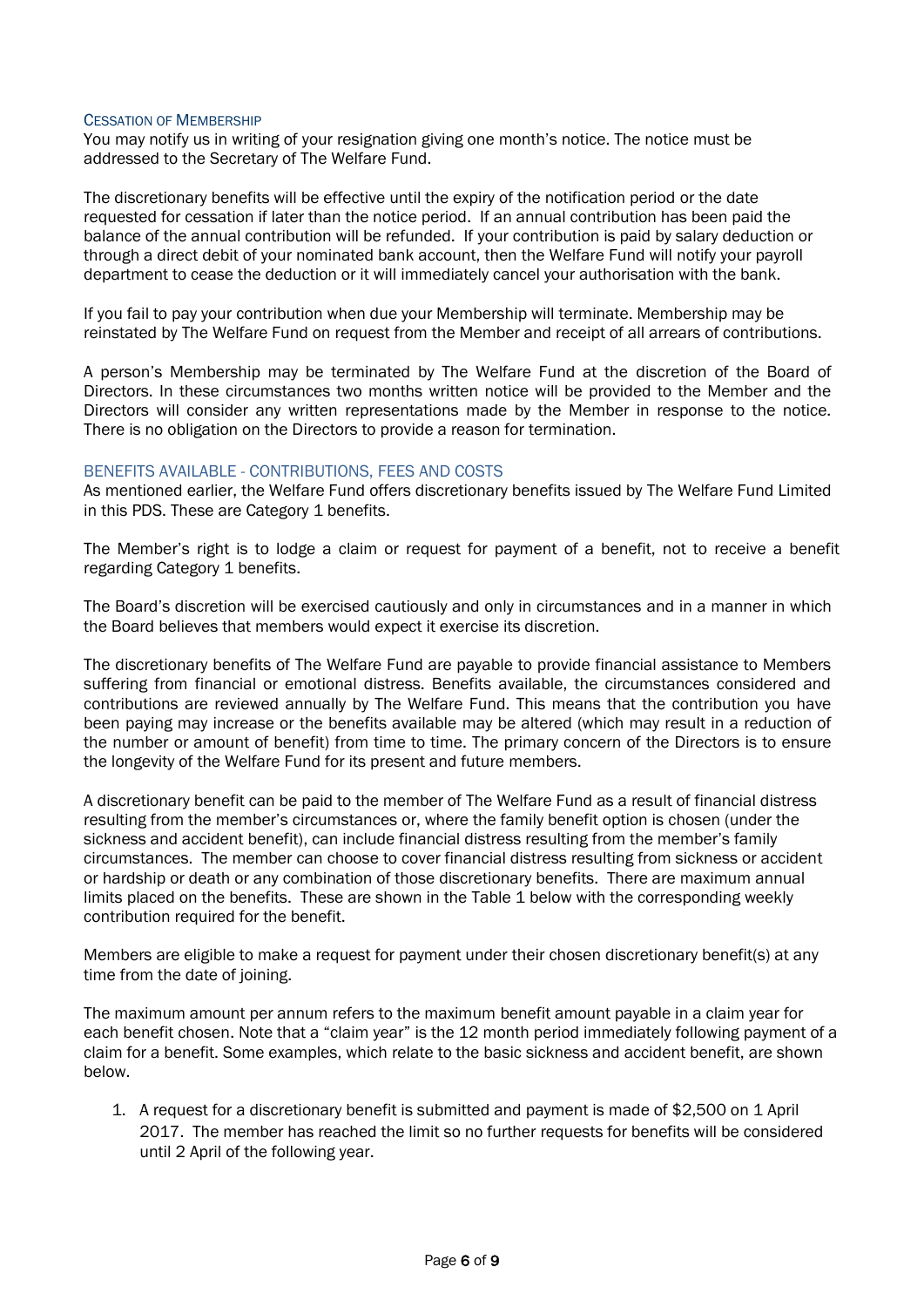2. A request for a discretionary benefit is approved and payment is made of \$1,000 on 1 January 2017. A further request is made for a discretionary benefit of \$1,500 on 1 July 2017. The member has reached the maximum. The member would be eligible to make another request for a discretionary benefit on 2 January 2018 of \$1,000. If the member did not make that request the full amount of \$2,500 would be available from 2 July 2018.

| <b>Discretionary Benefit</b>                                                                                                                                                                               | <b>Description</b>                                                                                                                                                                                                                                                 | Max. benefit<br>per annum  | <b>Weekly</b><br>contribution |
|------------------------------------------------------------------------------------------------------------------------------------------------------------------------------------------------------------|--------------------------------------------------------------------------------------------------------------------------------------------------------------------------------------------------------------------------------------------------------------------|----------------------------|-------------------------------|
| Sickness & accident benefit<br>for loss of income or<br>insufficient sick pay                                                                                                                              | We will typically take into account things<br>such as loss of wages, out of pocket<br>medical expenses, financial distress (e.g.<br>rent, mortgage, utilities, groceries<br>payments) in deciding whether to exercise<br>discretion and provide a benefit payment. | Up to \$2,500              | \$2.00                        |
|                                                                                                                                                                                                            | Instead of the basic benefit above, you can<br>choose a higher benefit amount.                                                                                                                                                                                     | Up to<br>\$10,000 p.a.     | \$8.00                        |
|                                                                                                                                                                                                            | Financial distress resulting from the death<br>or illness of a family member.                                                                                                                                                                                      | Family benefit<br>\$5,000. | \$4.00                        |
| Financial hardship through<br>unexpected circumstances<br>(excludes benefits under<br>the sickness and accident<br>category above or financial<br>distress category below.<br>Excludes benefits for death) | Each request for a hardship benefit is<br>assessed on its merits including the<br>member's relevant circumstances, e.g.<br>damage to property through an Act of<br>God. $*$                                                                                        | Up to \$1,000              | \$1                           |
| Financial distress resulting<br>from death                                                                                                                                                                 | A payment made towards the cost of a<br>funeral                                                                                                                                                                                                                    | Up to \$2,500              | \$1.95                        |

### TABLE 1: Category 1 Benefits

#### *It must be remembered that any request for receipt of a discretionary benefit is at the sole discretion of the Board of Directors. Requests for consideration of a benefit must be set out in writing to the Chief Executive Officer explaining the circumstances.*

*\* In this PDS, an 'Act of God' is an accident or event resulting from natural causes, without human intervention, that could not have been prevented by reasonable foresight or care. For example: floods, lightning, earthquake, storms.*

Category 2 benefits include:

- Journey cover for injury caused in travel to or from work provided by AIG (separate PDS)
- Insurance for funeral cover with insurance provided through MLC (separate PDS) with a range of levels of cover available

and you will need to consult the relevant PDS for the products for the full details of the insurances.

Category 3 benefits include:

- Funeral savings plans (options with and without interest component)
- Financial Package (Mortgage health check, Free first financial advice consultation of up to two hours and a discounted Statement of Advice, Discounted general insurance policies by referral to a third party provider, Financial \$olutions)
- Counselling sessions

You will need to read the Membership Brochure for full details of these benefits and the relevant costs. TAXATION

<span id="page-6-0"></span>We understand GST is not payable on contributions for the Category 1 miscellaneous discretionary risk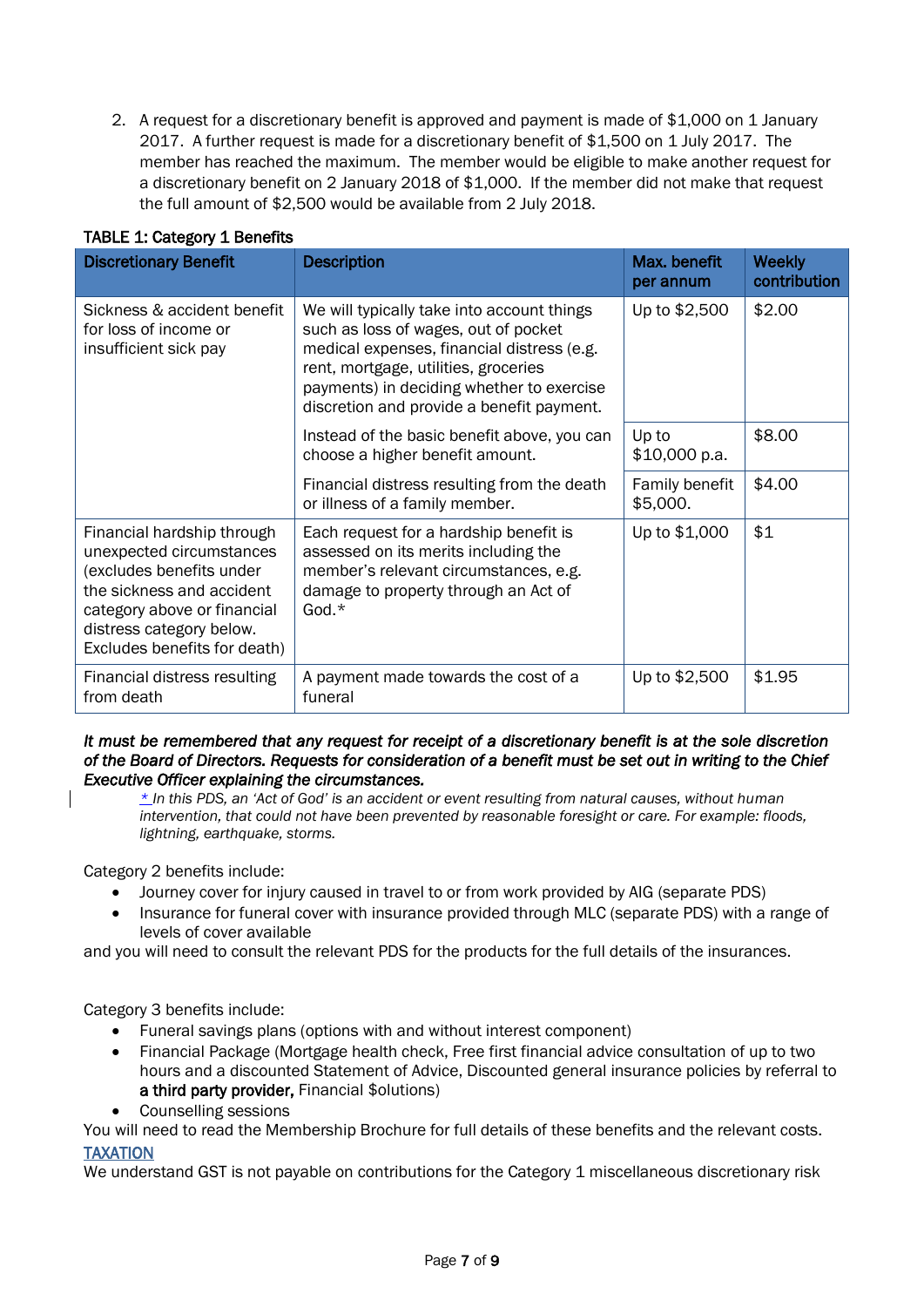products. Also, we understand:

- contributions for the Category 1 miscellaneous discretionary risk product is not tax deductible; and
- any benefit paid to a member for Category 1 miscellaneous discretionary risk product is not taxable.

However, we encourage members to seek their own professional tax advice.

Where GST is payable on any Category 2 or 3 benefit, any price quoted in this PDS is inclusive of any GST amount. See the PDS for the relevant product for further information.

#### ESTIMATING FUTURE LIABILITIES OR FUTURE PAYMENTS TO MEMBERS AND RESERVING FUNDS

The Welfare Fund maintains and updates a set of financial projections detailing the likely income from contributions, claims costs, operational expenses and investments that may impact on our ability to provide our discretionary benefits. The Welfare Fund has developed a structured financial model which it uses to calculate:

- 1. income to be received by The Welfare Fund from:
	- (a) contributions;
	- (b) commission or fees earned for arranging other financial products; and
	- (c) interest on investments.
- 2. the outgoings to be paid by The Welfare Fund for:
	- (a) fixed management costs;
	- (b) other operational and administrative costs;
	- (c) the number of claims lodged each year;
	- (d) the types of claims lodged for specific risks;
	- (e) the delay in lodging claims; and
	- (f) the cost of an average claim.
- 3. the amount of loans outstanding to The Welfare Fund and bad debt provisions from those loans.

The calculations are performed every three months with projections for the following year. The accounts are audited annually by a registered auditor and are available to members for inspection.

The Welfare Fund uses its past income, expenses and claims data to inform its future expectations. This structured financial model is based on The Welfare Fund being a fully funded mutual which sets aside funds each financial year to be used to pay anticipated future claims that may be made by members. Note that even if The Welfare Fund is fully funded this does not affect the discretion the Directors have to provide a discretionary benefit to Members or not.

Over the four years to 1 January 2017 there have been 466 requests for benefits, with a total amount of \$313,505 benefits paid.

#### <span id="page-7-0"></span>INTERNAL DISPUTES RESOLUTION (IDR)

If you have a concern or complaint about our services or the financial products we issue (i.e. discretionary benefits), you should contact us by telephoning 1300 327 747 or 02 96331724 or in writing to the postal address set out in this PDS, or by email to [frank@rewf.com.au .](mailto:frank@rewf.com.au)

Your concern will be dealt with promptly and fairly. If the matter is not resolved to your satisfaction within two working days, it will be referred to our Complaints Manager who will review your complaint and respond within five working days.

If you are not satisfied with the Complaints Manager's decision, you can request that the complaint be referred to the board of directors. The board will assess the complaint and instruct the Complaints